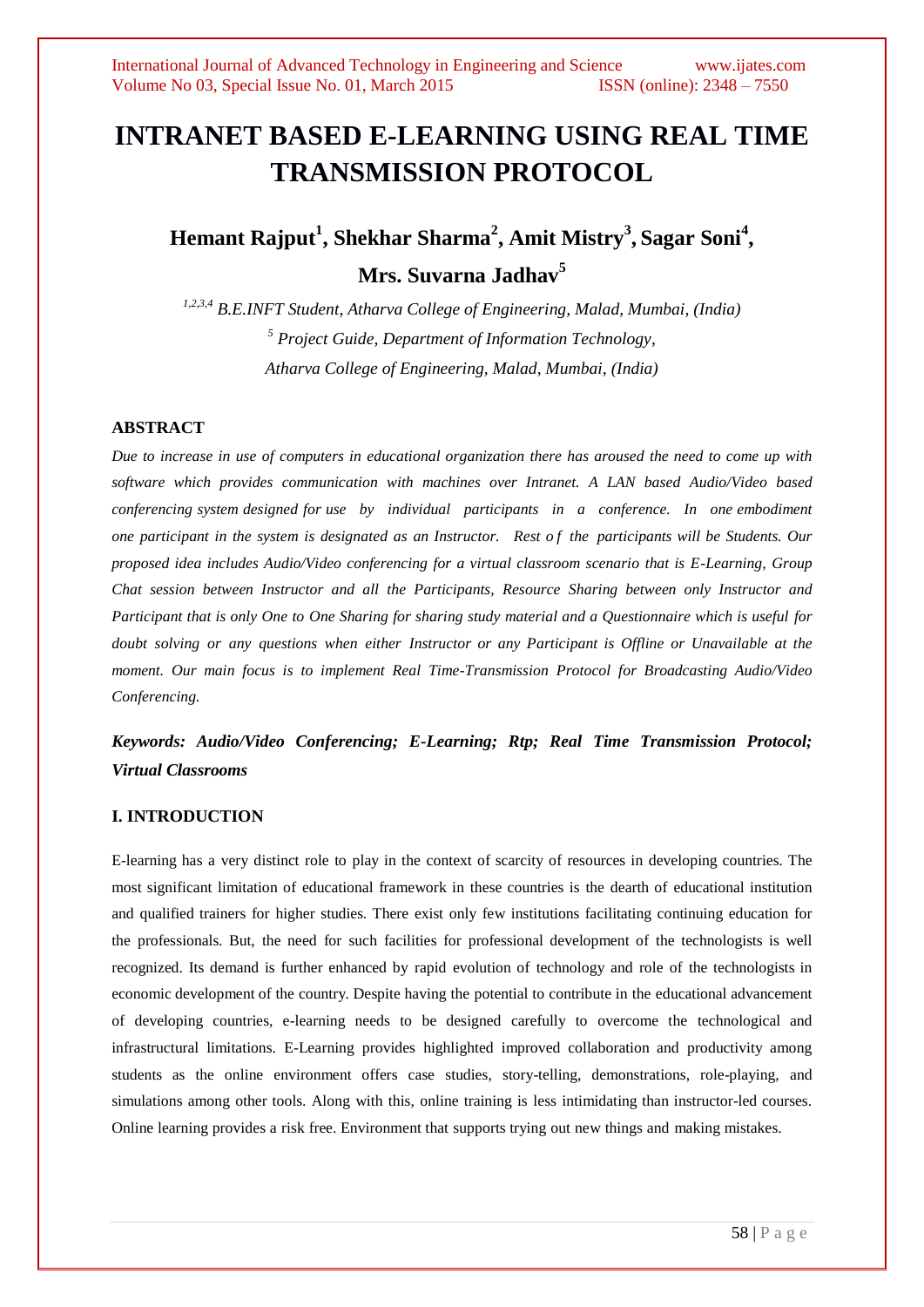## **II. POPULAR IMPLEMENTATION MODEL**

Success of Instructor Led Online training using web conferencing setup depends on how well it is architecture, designed and deployed in an enterprise[5].There are various approaches towards implementing a web conferencing solution in an enterprise, [5,6] which depends on the need of having the same. These requirements range from using the web conferencing implementation to conduct formal and informal meeting or important training programs. Primarily enterprise can choose between or on-premise setup

### **2.1. Hosted Setup with Limited Or Enterprise License**

In case of hosted setup, enterprise connects to services that are configured and hosted at vendor's environment. Typically every organization which takes such a service from the vendor, gets a clearly defined storage space, work space and web portal to organize, schedule, plan and record the training programs. Enterprises receives two types of accesses on their respective environments, administrator and user management. User management ensures administrator role can create more administrators and end-users in the environment and add users of the organization to provide them appropriate access to participate in various events, programs, and sessions.[2]

A lot depends on the enterprise-dedicated infrastructure from the Internet Service Provider as hosted implementation uses internet backbone to participate in the events. Since participants are geographically dispersed, the bandwidth requirement drastically reduces and does not become a reason of contention at any specific location. However, if participants are not equally dispersed and are located at specific places in larger numbers for example offshore offices, then the quality of event and training program will depend on how good the internet bandwidth is from localized places. Another important aspect is to ensure there are appropriate proxy configurations to ensure smooth sail for event connections across offshore locations. If participants are joining from outside-office location, then a lot will depend on what connection bandwidth an individual has to join the event. [2]

#### **III. PROPOSED SYSTEM**

In Blended model, web conferencing is adopted in enterprise's intranet as well as internet. This means that LAN/WAN is used for candidates to join the event and those candidates who are geographically spread can join using internet bandwidth. Many of the enterprises have their employees located in their local offices along with various geographic locations including customer site. Since in such an enterprise, majority of the workforce is at local offices well connected on corporate LAN/WAN, intranet provides good quality of services and employees, who are geographically spread, can use ISP services to connect to the event. In order to provide a fail safe and reliable architecture, there are multiple servers used within enterprise intranet based on the spread of employees at offshore across locations. Similarly participants connecting through internet also connects to their nearest available server out of many available across geographies. This implementation model ensures every candidate has a list of servers available to connect and in case any of the servers is down, it automatically connects to the next nearest and best responding server. In case a server goes down during the event or training, a typical web conferencing solution will automatically try to connect to the next available server. A unique characteristic about blended model is that users connected through VPN may get hooked to intranet servers or internet servers irrespective of their location. If intranet servers are down then users can make use of servers available across the globe to connect. This brings an extremely reliable and fail safe environment with optimized use of bandwidth. Cost of blended model will be generally lower than the true on premise setup. Enterprises should go for hosted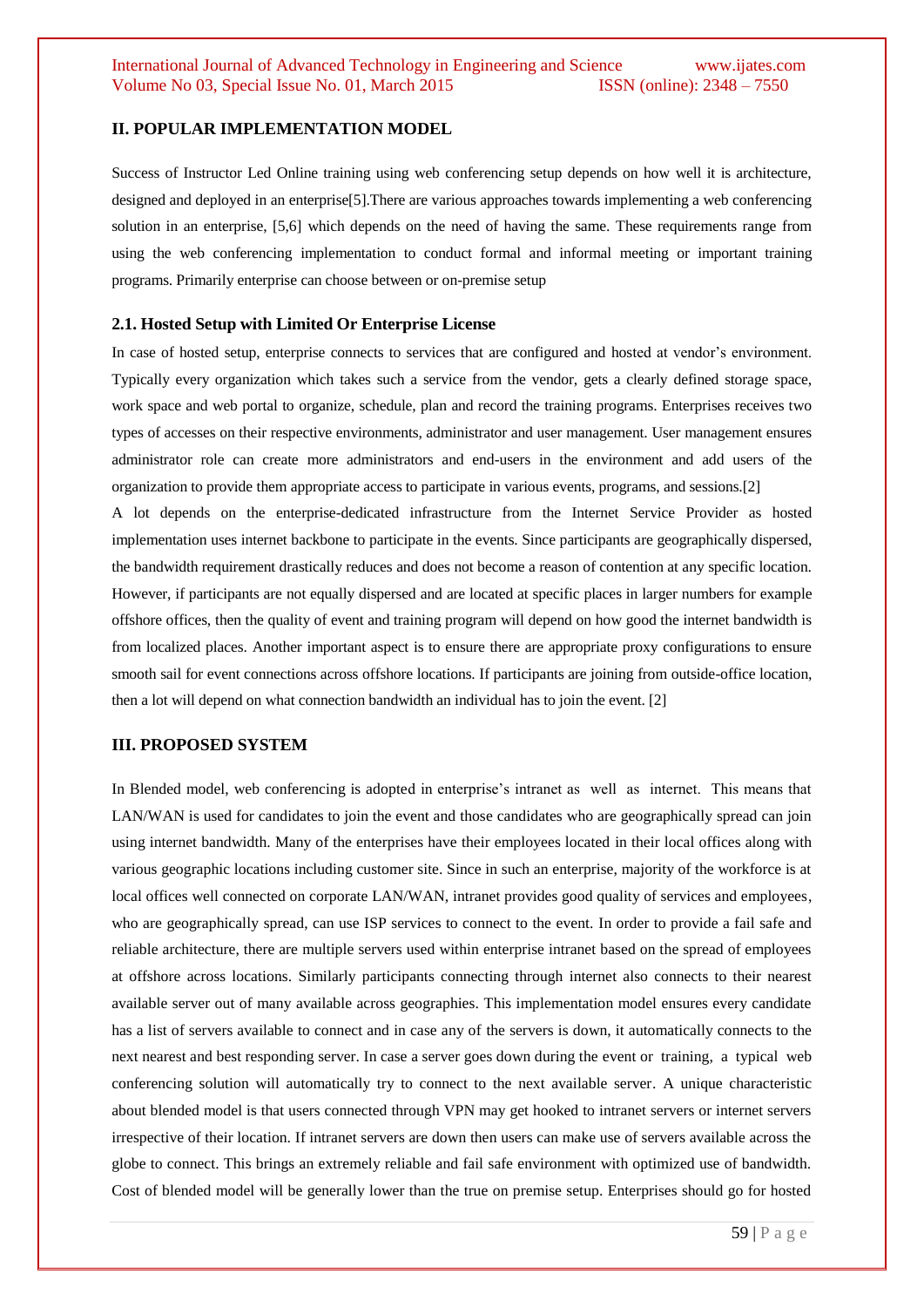# International Journal of Advanced Technology in Engineering and Science www.ijates.com Volume No 03, Special Issue No. 01, March 2015 ISSN (online): 2348 – 7550

model and extend the architecture to have web conferencing servers also on premise to consolidate a large pool of available servers both at intranet and at internet. For new candidates, and others who may be intimidated by benefits choices, the E-Learning course will provide an overview to bring all candidates up to a baseline level of Knowledge. Crew members will be guided through the course by an high end GUI and humor will be used, as appropriate, to engage learners. Where appropriate, visuals (e.g., tables, graphs, flow charts) and specific examples will be used to illustrate concepts to Crew members with a variety of learning styles. Throughout the course, links to benefits information on the resource hub will provide another layer of information— more detailed than what is in the course. This will enable learners to get more information on topics that are particularly relevant to them. Once Crew members are ready to make their benefits decisions, we will make it as easy as possible for them to access the specific information they need on the server, thus encouraging them to act as benefits consumers, researching the options and making the decisions that work best for them. All the virtual class would be recorded so as to enable the absentees.

# **IV. CONFERENCING ARCHITECHTURE**

The conferencing architecture gives us the overview of how the system works. Each core in the diagram represents the workstation. Two video and audio conferencing modules will communicate with each other using Real Time Transmission Protocol. Before using these various functionalities shown in the diagram it is essential to set up communication between two PCs i.e. workstations.[1]



#### **Fig. 1 Architecture**

# **4.1 RTP**

The Real-Time Transport Protocol (RTP) is an Internet protocol standard that specifies a way for programs to manage the real-time transmission of multimedia data over either unicast or multicast network services. Originally specified in Internet Engineering Task Force (IETF) Request for Comments (RFC) 1889, RTP was designed by the IETF's Audio-Video Transport Working Group to support video conferences with multiple, geographically dispersed participants. RTP is used extensively in communication and entertainment systems that involve streaming media, such as telephony, video conference applications. RTP itself does not guarantee real-time delivery of data, but it does provide mechanisms for sending and receiving applications to support streaming data. Typically, RTP runs on top of the UDP protocol, although the specification is general enough to support other transport protocols that know how Windows supports Real Time Communication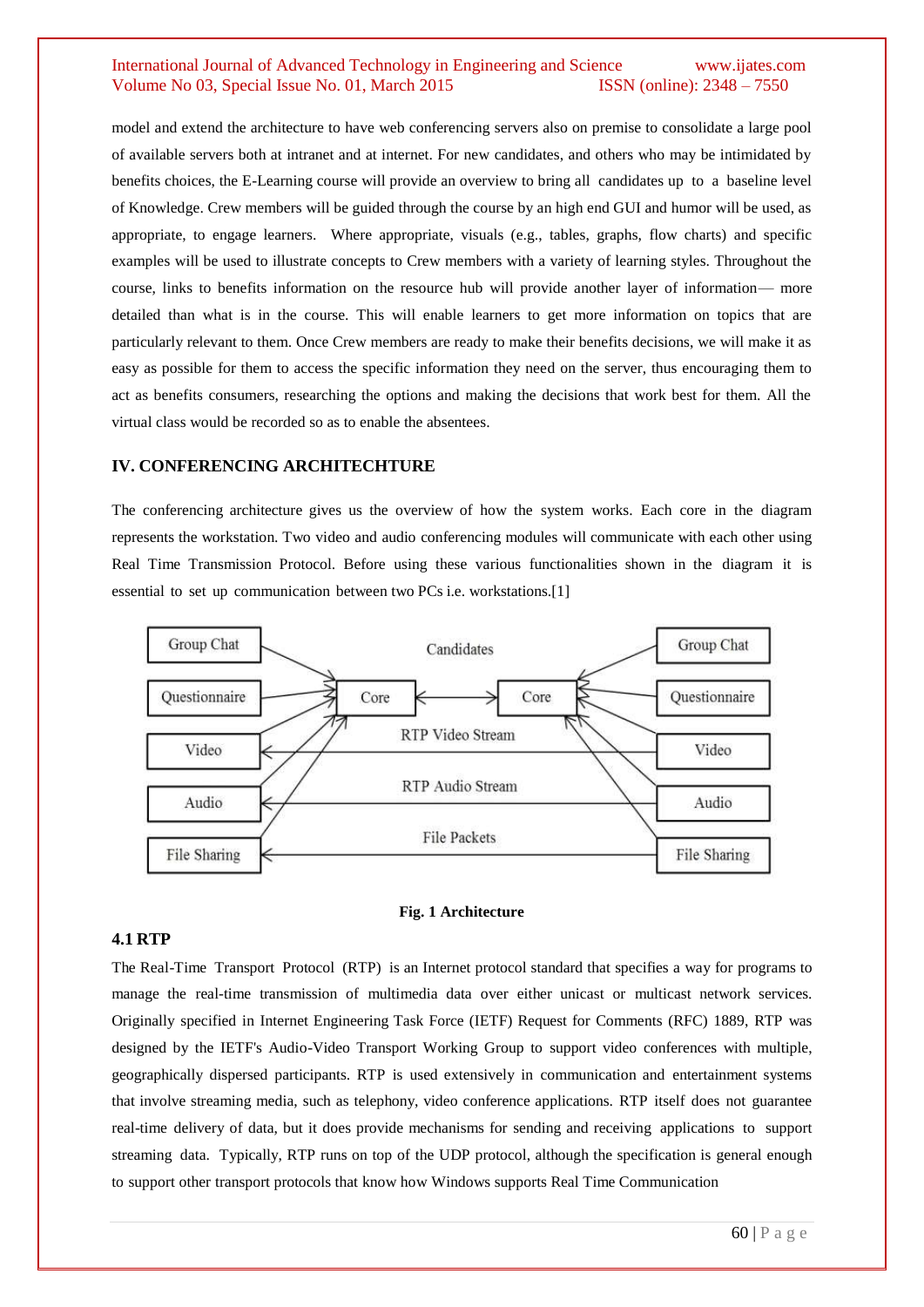# International Journal of Advanced Technology in Engineering and Science www.ijates.com Volume No 03, Special Issue No. 01, March 2015 ISSN (online): 2348 - 7550

#### **4.2 RTP Header**

The RTP header provides the timing information necessary to synchronize and display audio and video data and to determine whether packets have been lost or arrive out of order. In addition, the header specifies the payload type, thus allowing multiple data and compression types. This is a key advantage over most proprietary solutions, which specify a particular type of compression and thus limit users' choice of compression schemes.



#### **Fig. 2. RTP Header Format**

The RTP header has a minimum size of 12 bytes. After the header, optional header extensions may be present. This is followed by the RTP payload, the format of which is determined by the particular class of application. The fields in the header are as follows:

•Version: (2 bits) Indicates the version of the protocol. Current version is 2.

•P(Padding):(1 bit) Used to indicate if there are extra padding bytes at the end of the RTP packet. Padding might be used to fill up a block of certain size, for example as required by an encryption algorithm. The last byte of the padding contains the number of padding bytes that were added (including itself).

•X(Extension):(1bit)Indicates presence of an Extension header between standard header and payload data. This is application or profile specific.

•CC(CSRC Count):(4 bits) Contains the number of CSRC identifiers (defined below) that follow the fixed header.

•M (Marker):(1 bit) Used at the application level and defined by a profile. If it is set, it means that the current data has some special relevance for the application.

•PT(Payload Type):(7 bits) Indicates the format of the payload and determines its interpretation by the application. This is specified by an RTP profile. For example, see RTP Profile for audio and video conferences with minimal control.

•Sequence Number :(16 bits) The sequence number is incremented by one for each RTP data packet sent and is to be used by the receiver to detect packet loss and to restore packet sequence. The RTP does not specify any action on packet loss; it is left to the application to take appropriate action. For example, video applications may play the last known frame in place of the missing frame. The initial value of the sequence number should be random to make known-plaintext attacks on encryption more difficult. RTP provides no guarantee of delivery, but the presence of sequence numbers makes it possible to detect missing packets.

•Timestamp: (32 bits) Used to enable the receiver to play back the received samples at appropriate intervals. When several media streams are present, the timestamps are independent in each stream, and may not be relied upon for media synchronization. The granularity of the timing is application specific. For example, an audio application that samples data once every 125 µs (8 kHz, a common sample rate in digital telephony) could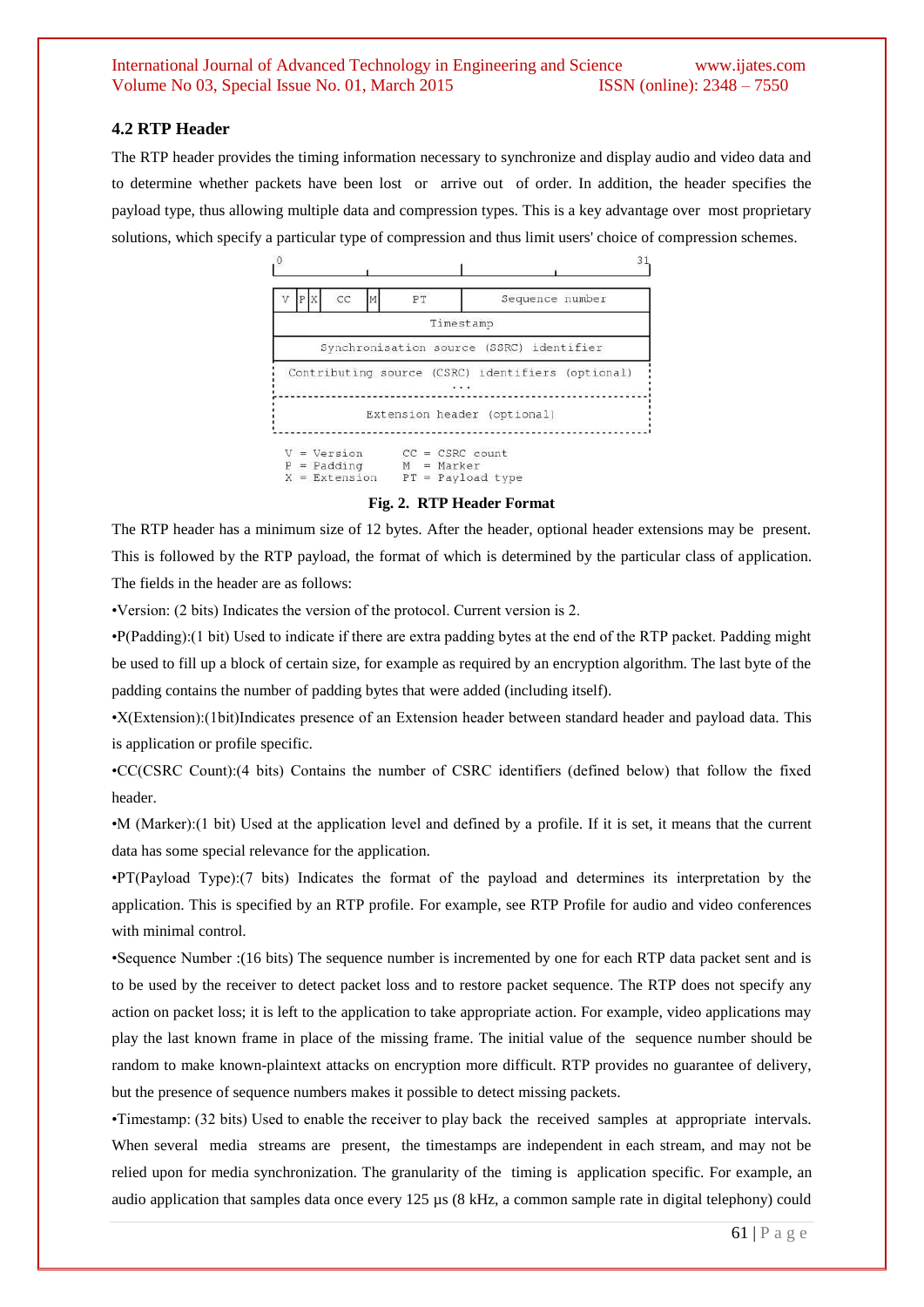# International Journal of Advanced Technology in Engineering and Science www.ijates.com Volume No 03, Special Issue No. 01, March 2015 ISSN (online): 2348 – 7550

use that value as its clock resolution. The clock granularity is one of the details that is specified in the RTP profile for an application.

•SSRC: (32 bits) Synchronization source identifier uniquely identifies the source of a stream. The synchronization sources within the same RTP session will be unique.

•CSRC :(32 bits each) Contributing source IDs enumerate contributing sources to a stream which has been generated from multiple sources.

•Extension header: (optional) The first 32-bit word contains a profile-specific identifier (16 bits) and a length specify

## **V. SYSTEM BLOCK DIAGRAM**



**Fig.3 Block Diagram**

# **VI. PROPOSED SYSTEM**

Interaction between teacher and students wherein students who are registered in the system can discuss among themselves the topic in consideration and even then if they have any doubts they can consult the teacher available at that time. i.e. there is be ONE TO MANY interaction where one teacher interacts with more than one student discussing the topic at that time and solves their doubts

# **VII. PROJECT SCREENSHOT**

# **7.1 Parent Form**

Which helps user to interact with the application to join or to start the session.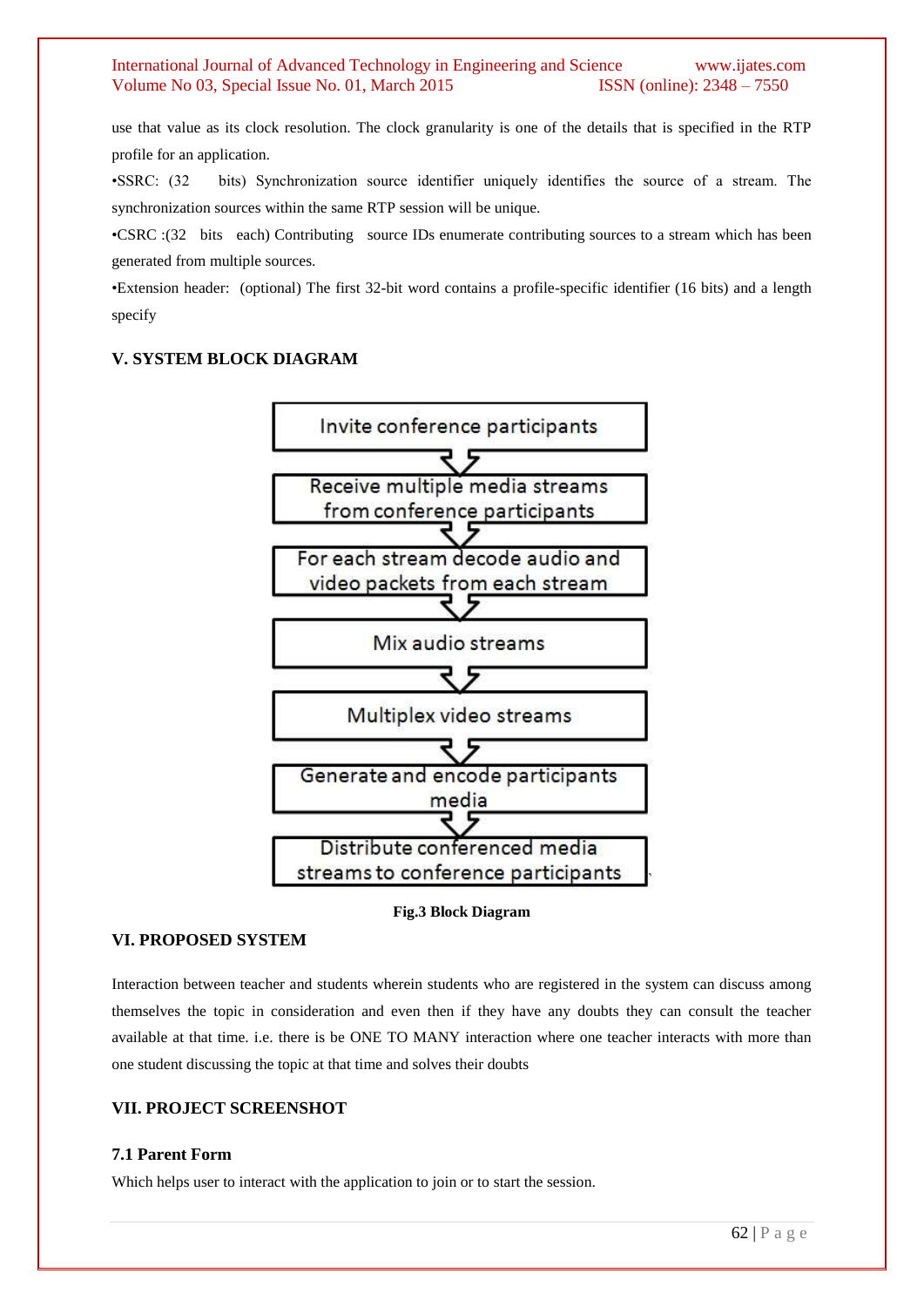International Journal of Advanced Technology in Engineering and Science www.ijates.com Volume No 03, Special Issue No. 01, March 2015 ISSN (online): 2348 - 7550



# **Fig.4 Parent**

# **7.2 Login Form**

Teacher and Student both have to enter their username and password to Start or to Join the session, the username and pass will get checked with database

| LogieFared | <b>Johnson</b><br>Envoyed<br>$\overline{\omega}$<br><b>Gentel</b> | <b>ROAD</b> |
|------------|-------------------------------------------------------------------|-------------|

**Fig.5 Login window**

# **7.3 Selection and Resource**

Student can select various subjects from the list who's lecture s/he wish to join. Also from "Get All Resource" student can download all the necessary notes , assignments or any important information uploaded by teacher/ who started the session.

| a <sup>1</sup> frmDwnldResources |                |                  | $\mathbf{x}$<br>$\Box$<br>CH |
|----------------------------------|----------------|------------------|------------------------------|
|                                  | Select Subject |                  | ۰                            |
|                                  |                | Get All Resource |                              |

**Fig.6 Selection & Resourse**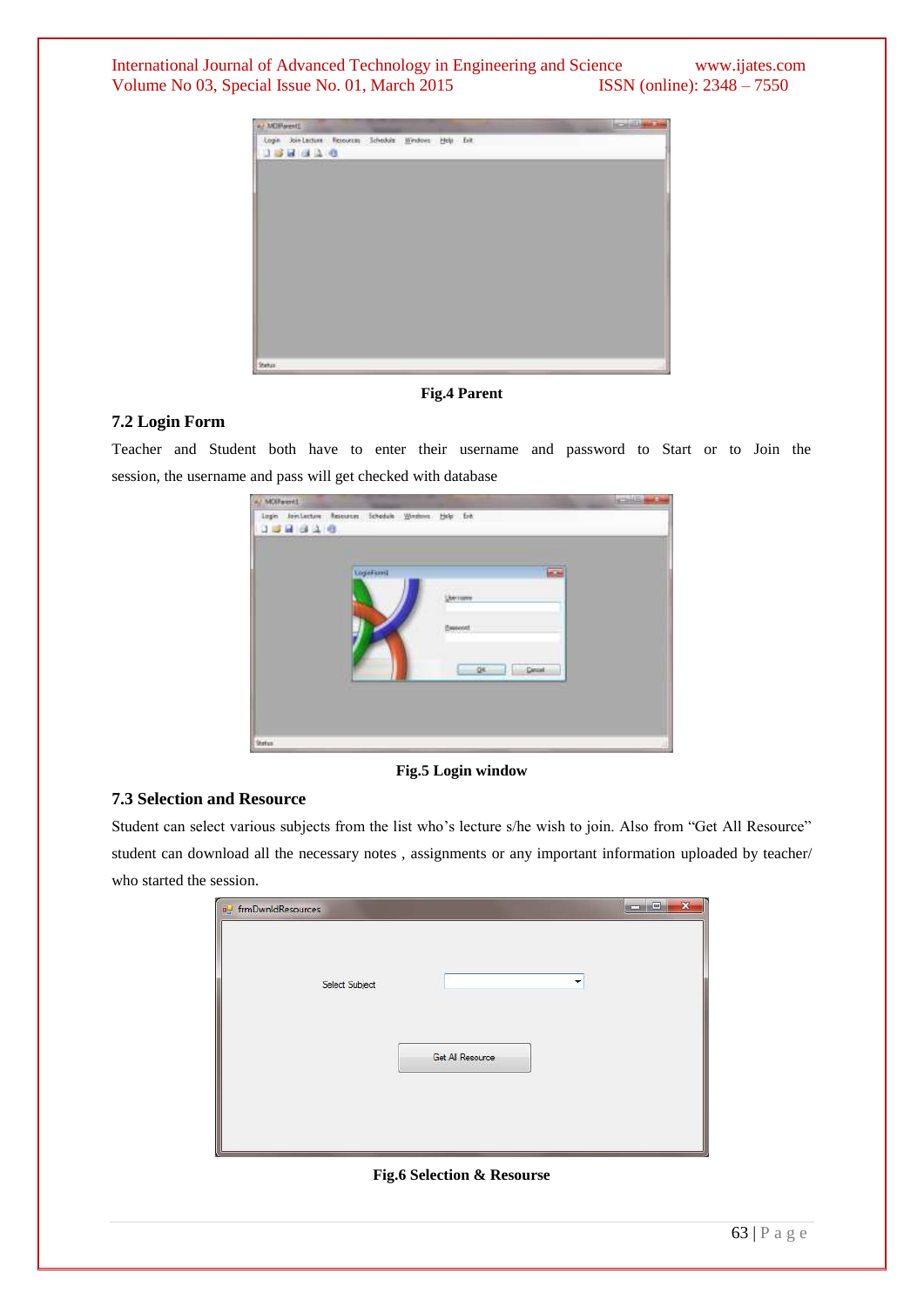# International Journal of Advanced Technology in Engineering and Science www.ijates.com Volume No 03, Special Issue No. 01, March 2015 ISSN (online): 2348 – 7550

# **7.4 Other features Are**

Discussion Forum: It is a forum for all learners and teachers to exchange knowledge with all other users who are registered with e-Learning. This is also meant for learners to interact with teacher to exchange their thoughts on topics taught. One can View other queries replies

- I. Post a query.
- II. Reply a query.
	- o Learning is self-directed, allowing students to choose content and tools appropriate to their differing interests, needs, and skill levels
	- o Accommodates multiple learning styles using a variety of delivery methods geared to different learners; more effective for certain learners
	- o Designed around the learner
	- o Geographical barriers are eliminated, opening up broader education options
	- o 24/7 accessibility makes scheduling easy and allows a greater number of people to attend classes
	- o On-demand access means learning can happen precisely when needed
	- o Travel time and associated costs (parking, fuel, vehicle maintenance) are reduced or eliminated
	- o Potentially lower costs for companies needing training, and for the providers
	- o Fosters greater student interaction and collaboration
	- o Fosters greater student/instructor contact
	- o Enhances computer and Internet skills
	- o Has the attention of every major university in the world, most with their own online degrees, certificates, and individual courses

# **VIII. FUTURE ENHANCEMENTS & CONCLUSION**

The key applications makes course is suitable for new and established computer users, individually or in groups, at home or in the organization. Meeting the highest e-learning instructional design standards, In future projects providing a group discussion among the various students who are registered with the application can be created. Enhanced application may allow the students to share resources among themselves. Flash Animations, Real time videos can be used as teaching aids, in order, to increase the interest of students. Online examinations can be conducted in order to obtain the overall idea of how well students have understood.

# **REFERENCES**

- [1] Kedar Jedhe, Suraj Gosavi, Swapnil Kharche, Rahul Bagul, Prof. S. M. Sangave, "Intranet Conferencing Solution" International Journal of Emerging Technology and Advanced Engineering Website: www.ijetae.com (ISSN 2250-2459,Volume 2, Issue 4, April 2012)
- [2] Alok Tiwari, Amit Tiwary, Yogesh Bhatt, "A Distributed Web Conferencing Architecture to Meet Inorganic Training Needs of an Enterprise" International Conference on Education and ManagementTechnology (ICEMT 2010)
- [3] Alok Tiwari and Amit Tiwary, "Imperative web conferencing tools for effective distance learning in an enterprise," IEEE Xplore, in press.